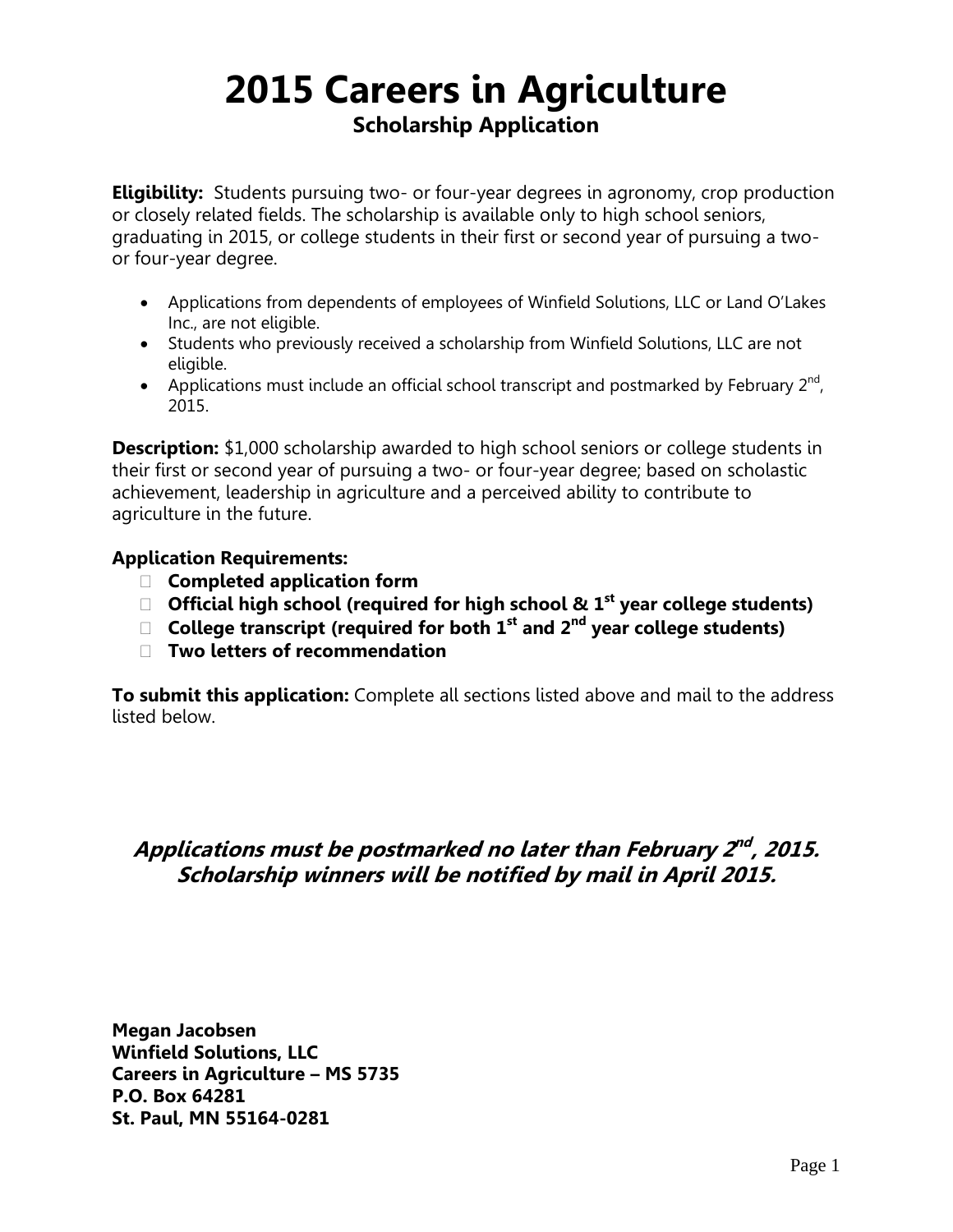# **2015 Careers in Agriculture**

**WinField Scholarship Application**

#### **Background Information:**

| Name - Last, First, Middle                                        |                            | Age          | Area Code Telephone No. |  |  |  |
|-------------------------------------------------------------------|----------------------------|--------------|-------------------------|--|--|--|
| Address - Street, P.O. Box or Route<br>Town                       |                            | <b>State</b> | Zip Code                |  |  |  |
| Name of Father/Guardian                                           | Name of Mother/Guardian    |              |                         |  |  |  |
| Address of Parent/Guardian if different than yours                | Area Code<br>Telephone No. |              |                         |  |  |  |
| Please select what academic level you are currently in:           |                            |              |                         |  |  |  |
| $\Box$ High School<br>College Freshman/Sophomore                  |                            |              |                         |  |  |  |
| High School Name, City, & State (all applicants please fill out): |                            |              |                         |  |  |  |
| College Name, City & State (attending or acceptance):             |                            |              |                         |  |  |  |
| College Major (current major or intended major/area of interest): |                            |              |                         |  |  |  |
|                                                                   |                            |              |                         |  |  |  |

### **Essay Questions:**

**What are your career goals upon graduation from college?**

**What college or university have you selected or currently attend? Why have you chosen that school for your particular career path?**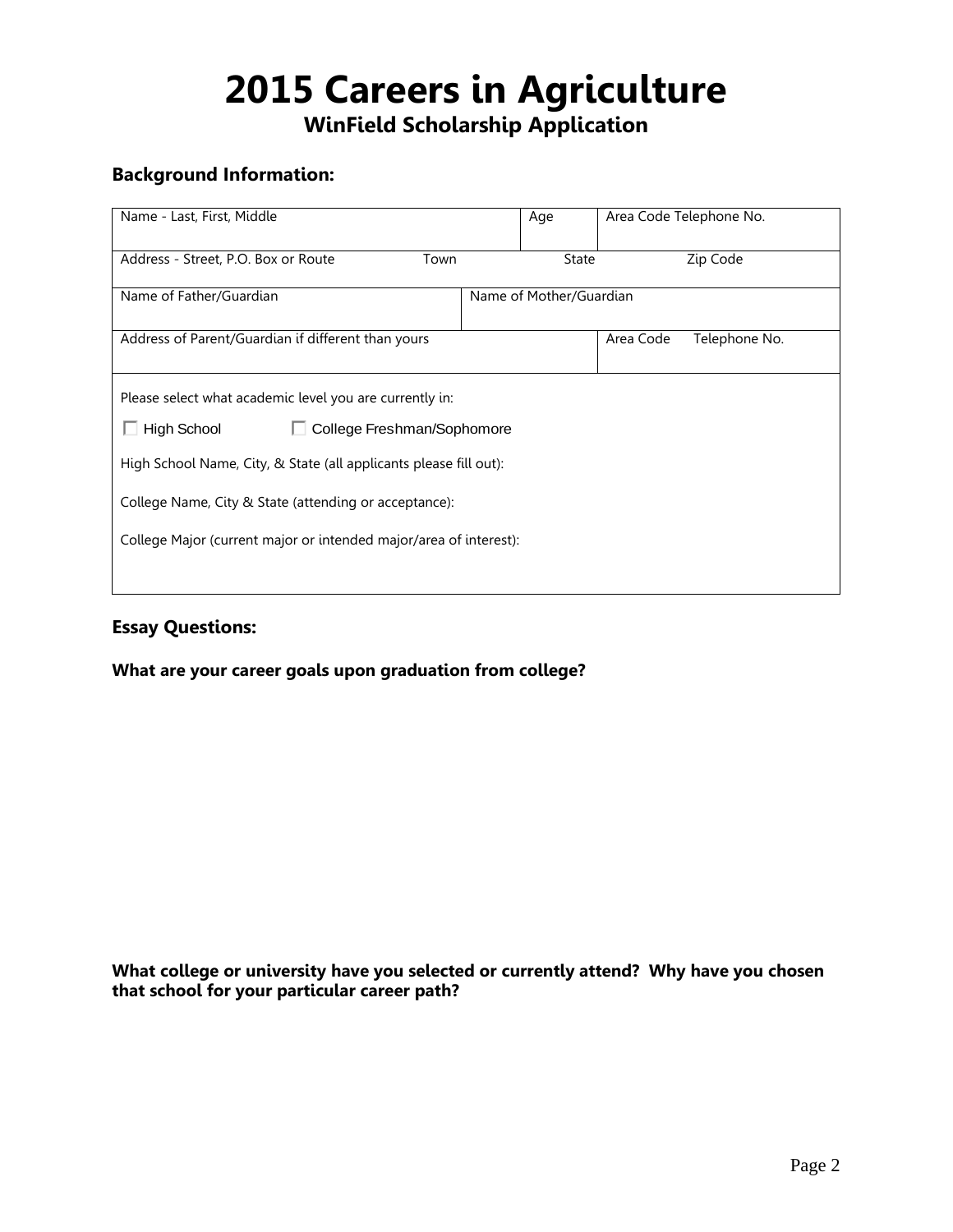**Describe any ag-related and leadership programs or projects you have been involved with in high school/college or elsewhere. (Attach additional sheets if necessary.)**

**In your opinion, why are cooperatives important to agriculture? (Attach additional sheets if necessary.)**